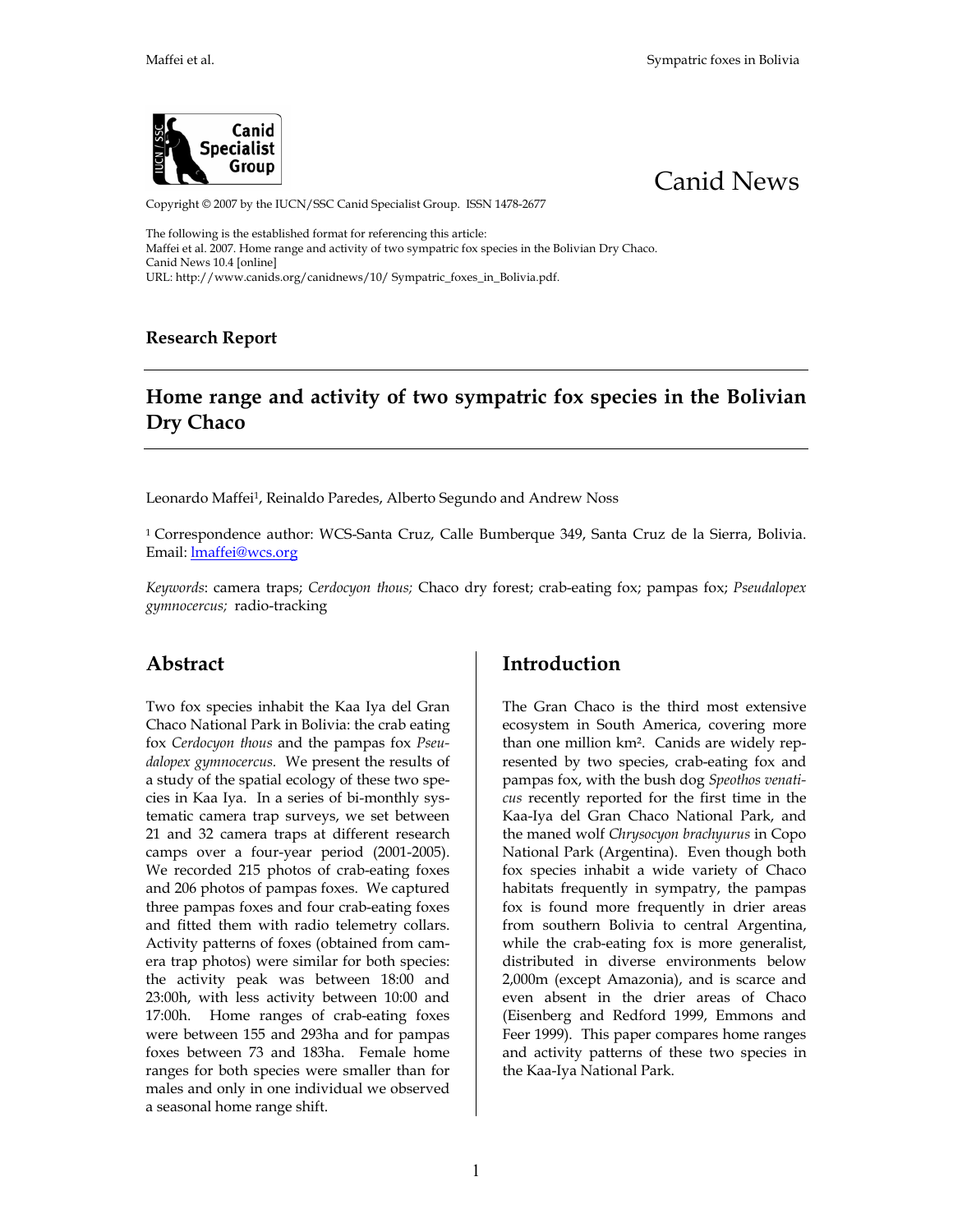# **Methods**

#### *Study area*

We studied crab-eating foxes at Tucavaca field camp  $(18^{\circ} 31' 5 60^{\circ} 48' W)$  where the dominant vegetation is transitional Chaco-Chiquitano dry forest with a continuous canopy 8-12m high and a mean annual precipitation of 800mm. We studied pampas foxes at Guanacos field camp ( $20^{\circ}$  15' S  $62^{\circ}$  26' W), where the vegetation is a herbaceous/scrub pampa with a mean annual precipitation of 400mm. Both sites are within the 34,400km2 Kaa-Iya del Gran Chaco National Park.

#### *Sampling components*

For this study, we applied two indirect methods:

Camera Traps: In a series of two-month systematic camera trap surveys specifically targeting jaguars *Panthera onca*, we set between 24 and 32 pairs of camera traps at several different sites over a four-year period (2001- 2005), with a total of 15,234 trap nights. We set camera traps on roads or trails, with camera stations separated by roughly 2km. We programmed camera traps to take pictures all day and in every picture the hour and date were marked in order to confirm the time when the animal was active.

Radio-tracking: We set 12 Tomahawk™ traps on roads or trails during seven months at Tucavaca camp and two months at Guanacos camp. We baited the traps with live chicken and human food scraps, and visited them in early morning and late afternoon to check if a carnivore had been captured, and to feed and water the chicken. We anesthetized captured foxes with Telazol™ (5mg/kg), supplemented with Ketamine™ if the animal was not completely relaxed. We took samples of blood and parasites, as well as biological measurements (Appendix 1), and fitted a radio-collar (Model M2140, ATS, Insanti, MN). We placed the animals back in the traps for complete recovery and then released them. Veterinary data are presented elsewhere (Fiorello 2004). We radio-tracked the animals from roads and trails marked every 100m (fixed points) using a Communications Specialists Inc. R-1000 telemetry receiver and a directional antenna. When animals were detected, we recorded the position by triangulation according to conventional methods (Rabinowitz 2003). We analyzed the triangulations with the Locate II programme (Pacer, Inc.) to estimate each location of each fox, and we calculated the home range with the ArcView program (ESRI, Inc.) using the Minimum Convex Polygon (Mohr, 1947) with 95% of the data points (White and Garrot 1990).

## **Results**

Camera traps: We obtained 215 pictures of crab-eating foxes and 206 pictures of pampas foxes with hour/date data. Activity patterns were very similar for both species: foxes can be active both night and day, with an activity peak for both species between 18:00 and 23:00h, and reduced activity between 10:00 and 17:00h, the hottest period of the day (Figure 1).

Some mammals that lack distinctive coat spots can be identified at the individual level. For example Trolle et al. (2006) used tail features, distinct colouration on legs and face, and body structure, spots in the legs or scars to distinguish maned wolves in the first application of the procedure in canids. However, the procedure is more difficult with smaller animals as poorer quality photos are obtained, and with presumed larger numbers of individuals to distinguish per site. Therefore, we did not attempt to identify individual foxes, and were unable to estimate population density for these species from the camera trapping records and the application of capture-recapture methodologies.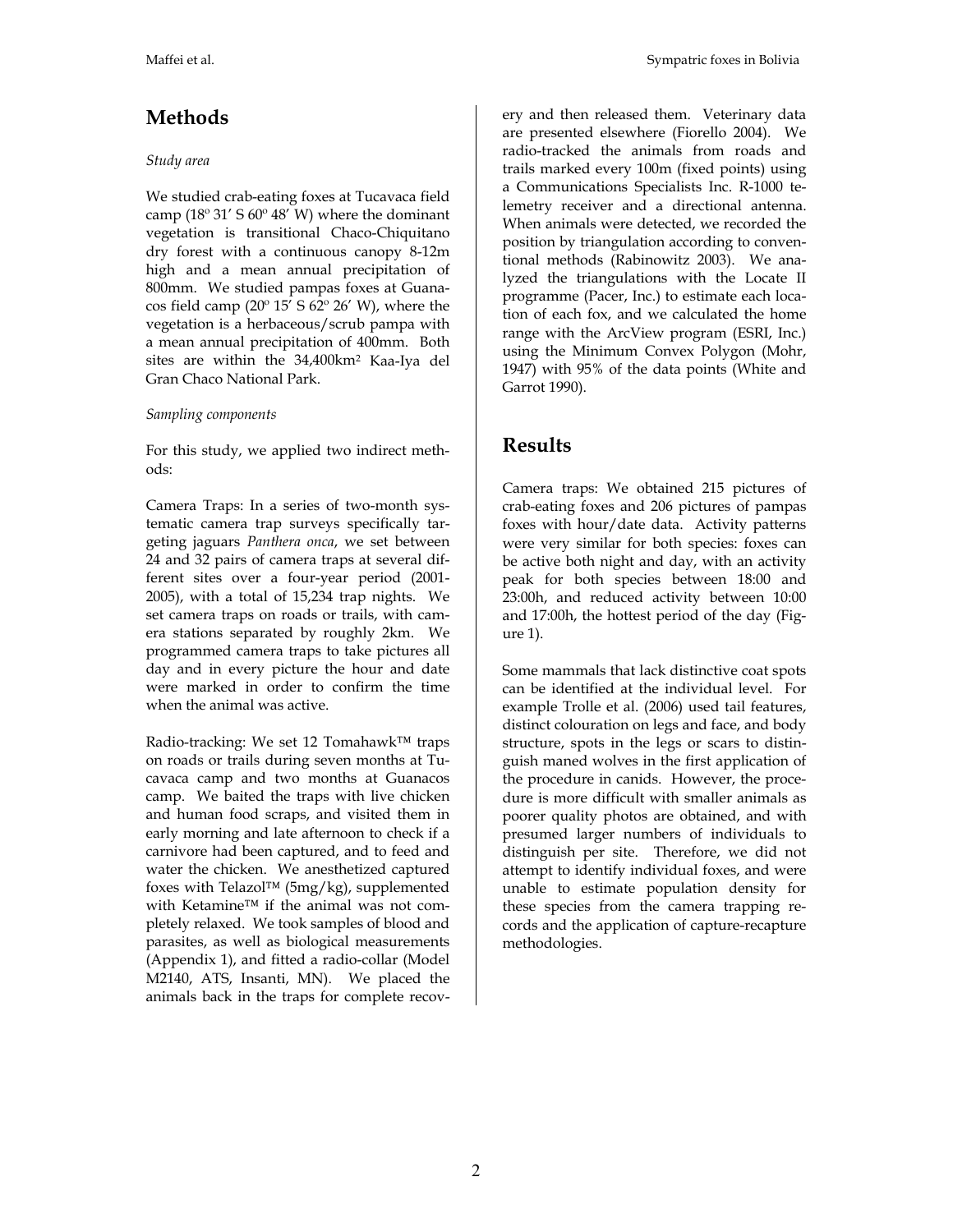

Figure 1. Fox activity in the Kaa-Iya del Gran Chaco National Park based on camera trap records (*P. gymnocercus* n=206, *C. thous* n=215).

Radio-tracking: At Tucavaca camp we accumulated 99 days of capture effort (1,391 trap nights). We captured five crab-eating foxes, two males and three females (all adults, except a subadult female, determined by her size and dental wear), for a capture rate of one fox/278 trap nights. Unfortunately, shortly after capture, the subadult female disappeared and another lost her collar, so we obtained sufficient data from only one female and two males. In addition to foxes, we captured five ocelots *Leopardus pardalis* and fitted them with radio-collars (Maffei and Noss in press). We tracked foxes for at least one year.

The two male crab-eating foxes used home ranges of 263 and 207ha respectively, and occupied the same home range over this period. In contrast, during the first five months of dry season (June-October), the female "Victoria", occupied 64ha, sharing 40% of her area with a male "Jorge"; she then disappeared for two months; finally she reappeared 5km north of her previous home range, using a range of 91ha over a 13-month period, and sharing 65% of this range with the second radio-collared male "Carmelo" (Figure 2).



Figure 2. Home ranges of crab-eating foxes at Tucavaca field camp, Kaa-Iya del Gran Chaco National Park.

At Guanacos Camp, we set 16 traps during 20 days (320 trap nights). We captured four pampas foxes, three females and one male, that were subsequently radio-tracked between seven and 11 months each. The capture rate at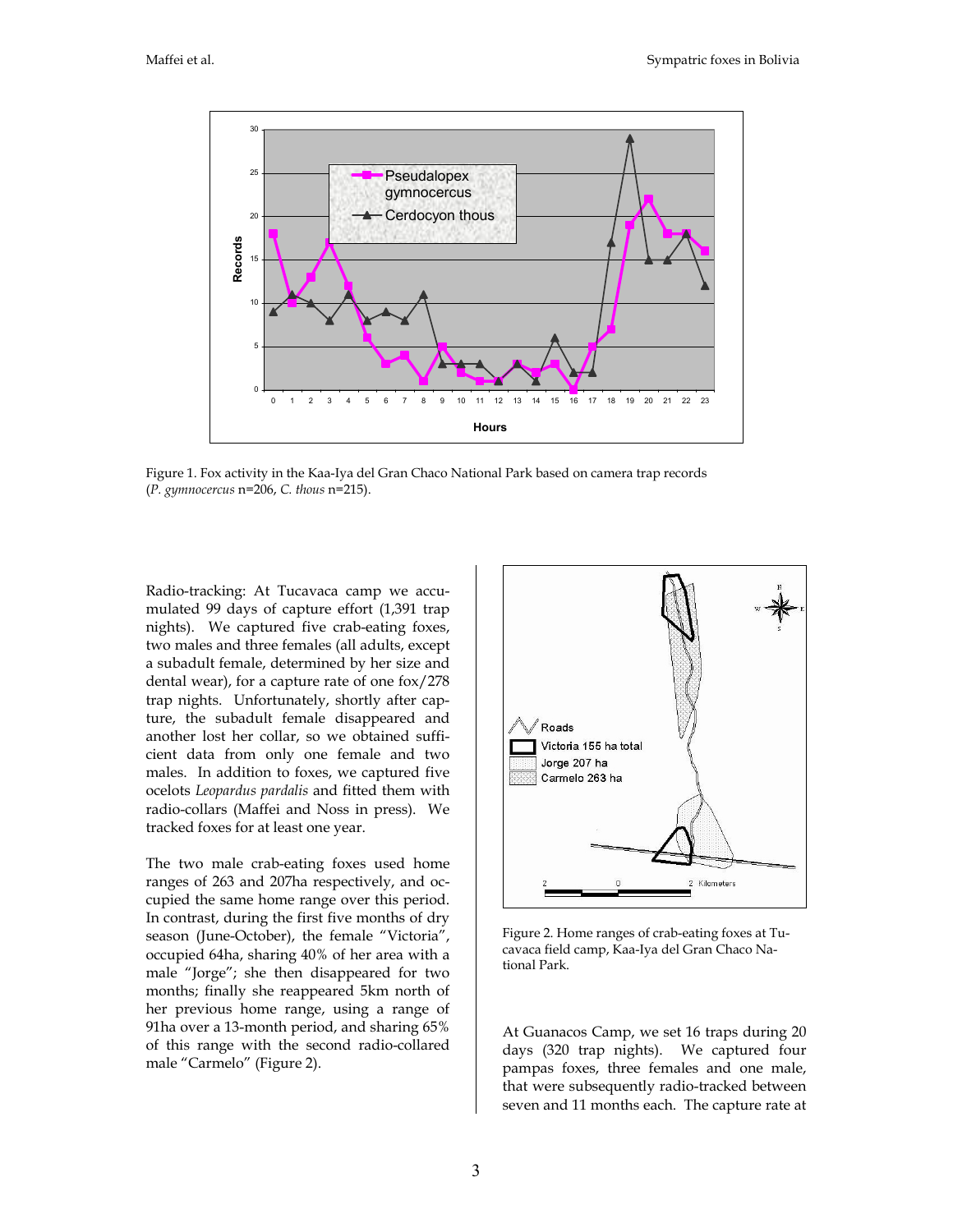Guanacos was much higher than at Tucavaca, reaching one fox for every 80 trap nights. All animals stayed within the same area and none shifted its home range. Home ranges were small, between 73 and 183ha. There was an almost complete overlap among the ranges of two females "Yuliana" and "Tatiana" and the male "Tuicha". The home range of the third female "Iyarasi" overlapped only slightly with the male and one other female (Figure 3).



Figure 3. Home ranges of pampas foxes at Guanacos field camp, Kaa-Iya del Gran Chaco National Park.

## **Discussion**

Crab-eating foxes have been reported to be mainly nocturnal or strictly nocturnal (Sunquist 1989, Macdonald and Courtenay 1996). In this study, and for both species, we confirm that foxes tend to be nocturnal, but with significant diurnal activity as well: 24% and 15% of the photographs of crab-eating and pampas fox respectively were taken during daylight hours.

At five sites within the Kaa-Iya National Park (Cuéllar et al. 2004, this study) and one site in Chiquitano dry forest, the San Miguelito ranch (Arispe et al. 2004), where we conducted camera trap surveys between 2001 and 2005, we observed pampas foxes more frequently in relatively open and dry habitats, and crabeating foxes more frequently in habitats with higher canopy and more humid conditions higher rainfall or riverine forest (Appendix 2). Also, Hurtado (1999) in Lomerio (a region near San Miguelito Ranch, with 1,100mm annual rainfall), reported the presence of crabeating foxes in the area, but no pampas foxes. Besides rainfall and type of forest, Cordero and Nassar (1999) suggested that the patchy combination of habitats (forest, grasslands, savannah, etc.) can be beneficial to crab-eating foxes, as happens in San Miguelito and Lomerio.

Capture rates were higher at Guanacos than Tucavaca (even though the trapping area at Guanacos [1.3km²] was smaller than at Tucavaca [2km²]), probably because at Tucavaca foxes have larger home ranges and maybe lower densities, so in a given area there are fewer crab-eating foxes than pampas foxes). In a similar study at Cerro Cortado field camp (also within the Kaa-Iya National Park), C. Fiorello trapped carnivores during 748 trap nights and captured four foxes (three pampas and one crab eating fox), with a capture rate of one fox per 187 trap nights, an intermediate rate between the two recorded in this study.

Home ranges were very different between the two species. Crab-eating foxes had an average home range of 208ha, while for pampas foxes the average was nearly half, at 112ha. Results for crab-eating foxes are similar to those from another area of Chiquitano dry forest (Maffei and Taber, 2003) where three radio-tracked animals occupied an average area of 216ha. However, other studies in other habitats reported smaller areas, for example 34 to 100ha for 11 animals radio-tracked in the Venezuelan Llanos (Sunquist et al. 1989), or larger areas, for example an average of 532ha for 21 animals radio-tracked in the Brazilian Amazon (Macdonald and Courtenay 1995). The latter study reported that crab-eating foxes are territorial and have minimal range overlap. In this study, given the low number of radio-tracked animals, we could not confirm this assertion. Pampas foxes in Kaa-Iya had home ranges smaller than in the somewhat wetter Argentine pampas (500-800mm) where Luengos (2003) reported home ranges of 250ha for males and 304ha for females according to 100% MCP.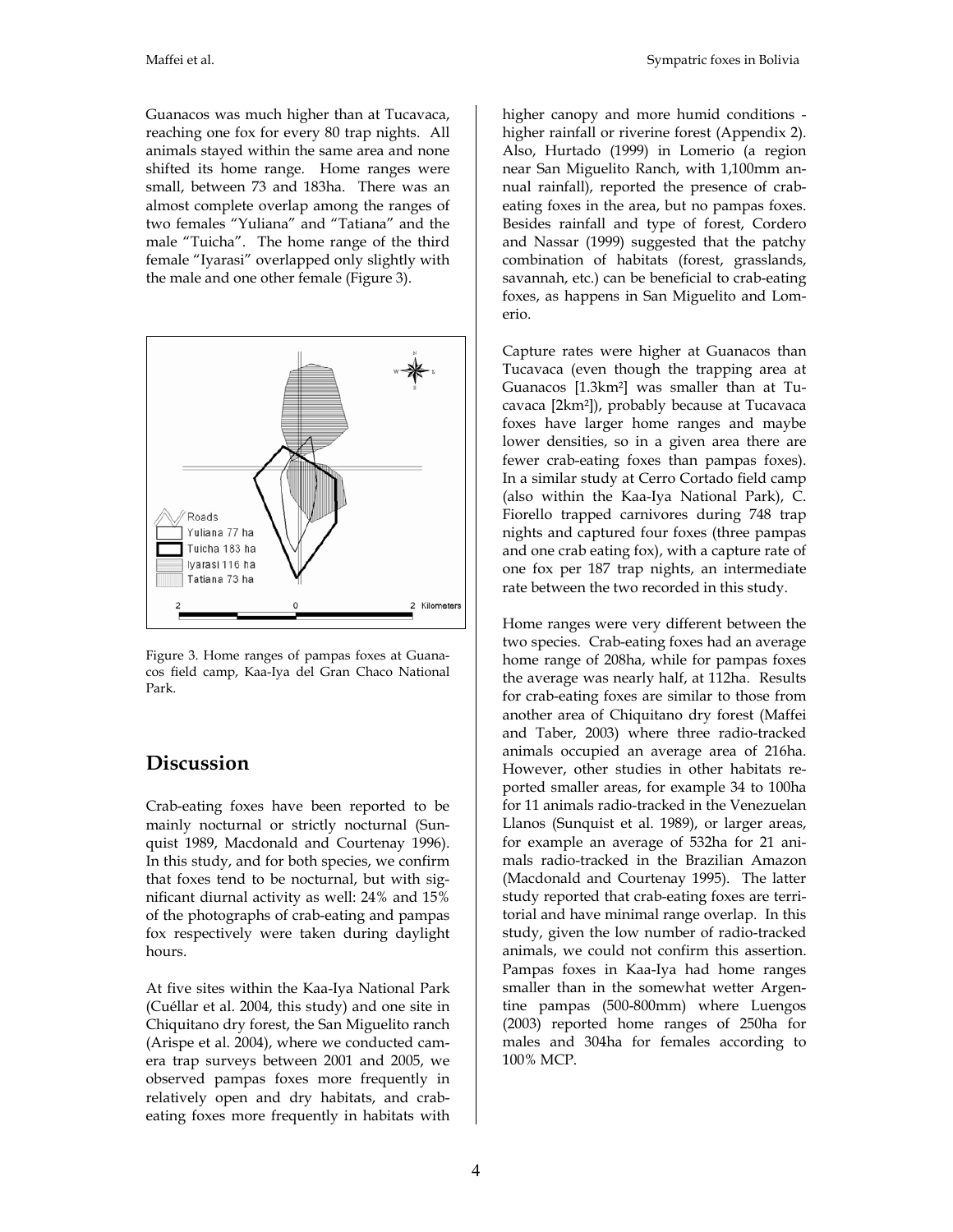At Tucavaca field camp we carried out a parallel study radio-tracking five ocelots and found no spatial or temporal segregation between this species and crab-eating foxes. Ocelots are also principally nocturnal (Maffei and Noss in press), had home ranges that overlapped significantly with fox home ranges, and we also photographed both species at the same camera trap locations. With camera traps, we also recorded Geoffroy's cats *Leopardus geoffroyi* and jaguarundis *Puma yagouaroundi*, that are sympatric with both species of foxes.

In addition to the observations of several medium-sized carnivores sharing spatialtemporal habitats, we conclude that crabeating foxes are more abundant in wetter and relatively closed habitats, whereas pampas foxes are more abundant on drier and relatively open habitats (Appendix 2). Camera trap records were useful for describing relative abundance among species and across sites as well as activity patterns: cumulative activity patterns were similar for both species, with an activity peak between 18:00-23:00h and reduced activity from 10:00-17:00h. Telemetry in contrast was useful for estimating individual home ranges, suggesting that the slightly larger crab-eating foxes utilize more extensive territories than do pampas foxes even though the former tend to occupy more productive environments. The two methods, camera traps and radio-telemetry respectively, provided complementary information on two sympatric fox species.

# **Acknowledgements**

We thank the Isoseño and Chiquitano communities for their support in the field. The Kaa-Iya National Park and the Capitanía del Alto y Bajo Isoso kindly supported this research and gave permission to work in the area. USAID (Cooperative Agreement No. 511-0000-6-00-6031), the WCS Jaguar Conservation Programme, and GasTransBoliviano also supported this project. In the field, Andrés Posiño, Bernardino Julio, Jorge Segundo, and Gregorio Castro provided invaluable support. Christine Fiorello taught the first author the techniques of anesthetizing and supervised the first field captures at both field camps.

## **References**

Arispe, R., Rumiz, D. y Venegas, C. 2004. *Segundo censo de jaguares (Panthera onca) y otros mamíferos con trampas cámara en la Estancia San Miguelito*. Technical Report WCS, Santa Cruz, Bolivia.

Cordero R., G. A. and J. M. Nassar H. 1999. Ecological data on *Cerdocyon thous* in Barlovento Region, State of Miranda, Venezuela. *Acta Biologica Venezuelica* 19: 21-26.

Cuéllar, E., Segundo, J., Castro, G., Hesse, A. y Noss, A. 2004 *Jaguar and other mammal camera trap survey Guanaco II (20° 03' 03" S, 62° 26' 04" W) Kaa-Iya del Gran Chaco National Park*. Technical Report 108. WCS, Santa Cruz, Bolivia.

Eisenberg, J.F. and Redford, K.H. 1999. *Mammals of the Neotropics. Volume 3*. *The Central Neotropics – Ecuador, Peru, Bolivia, Brazil*. Univ. Chicago Press. Chicago, USA and London, UK.

Emmons, L.H. and Feer, F. 1999. *Mamíferos de los bosques húmedos de América tropical*. Ed. FAN. Santa Cruz de la Sierra, Bolivia.

Fiorello, C.V. 2004. *Disease ecology of wild and domestic carnivores in Bolivia*. Ph.D. Dissertation. Columbia University. New York, USA.

Hurtado B., J. C. 1999. *Distribución y diversidad de algunos vertebrados terrestres en diferentes hábitats de Lomerío en base a indicios (huellas)*. Undergraduate thesis. Universidad Gabriel René Moreno. Santa Cruz, Bolivia.

Luengos, E.L. 2003. *Estudio comparativo de metodologías de captura y de estimación de las poblaciones de zorro pampean Pseudalopex gymnocercus*. M.Sc. Thesis. Universidad Nacional del Sur, Bahía Blanca, Argentina.

Macdonald, D.W. and Courtenay, O. 1996. Enduring social relationships in a population of crab-eating zorros, *Cerdocyon thous*, in Amazonian Brazil (Carnivora, Canidae). *Journal of the Zoological Society of London* 239:329-355.

Maffei, L. and Noss, A. In Press. Telemetry study of ocelots *Leopardus pardalis* in Kaa-Iya, and comparison with camera trapping. *Biotropica*.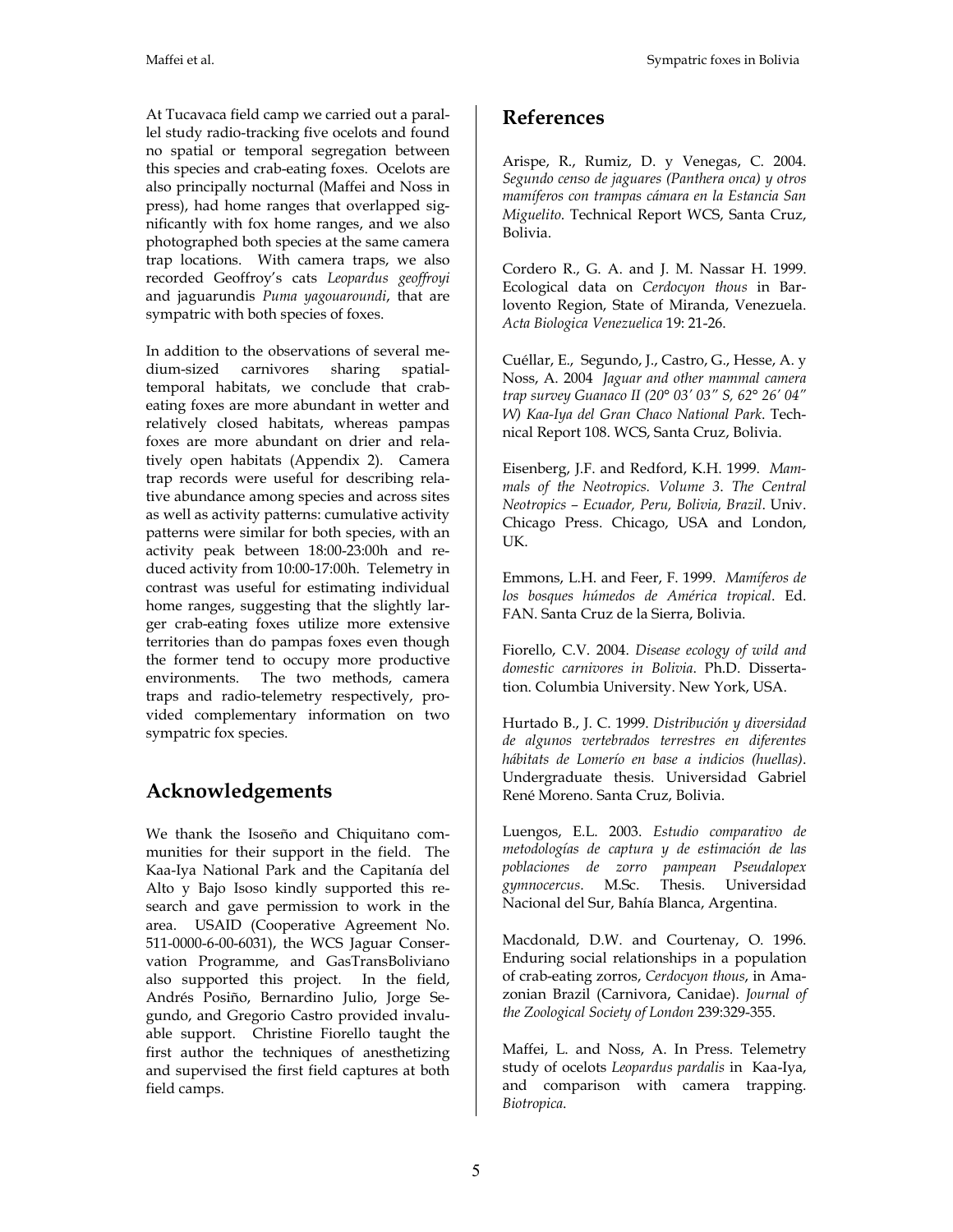Maffei, L. and Taber, A.B. 2003. Área de acción, actividad y uso de hábitat del zorro patas negras, *Cerdocyon thous*, en un bosque seco. *Mastozoología Neotropical* 10:154-160.

Mohr, C.O. 1947. Table of equivalent populations of North American small mammals. *American Midland Naturalist* 37:223-249.

Rabinowitz, A. 2003. *Manual de Capacitación para la Investigación de Campo y la Conservación de la Vida Silvestre*. Ed. FAN. Santa Cruz, Bolivia.

Sunquist, M.E., Sunquist, F. and Daneke, D.E. 1989. Ecological separation in a Venezuelan llanos carnivore community. Pp. 197-232 *In*: *Advances in Neotropical Mammalogy*. Redford, K.H. y Eisenberg, J.F. (Eds.) The Sandhill Crane Press Inc. Gainesville, Florida, USA.

Trolle, M., Noss, A.J., Lima, E. de S. and Dalponte, J.C. 2007. Camera-trap studies of maned wolf density in the Cerrado and the Pantanal of Brazil. *Biodiversity and Conservation* 16: 1197-1204.

White G.C. and A. Garrot 1990. *Analysis of wildlife radiotracking data*. Academic Press. San Diego, USA.

Kamler, J. F., Ballard, W. B., Gilliland, R. L. & Mote, K. 2003. Spatial relationships between swift foxes and coyotes in northwestern Texas. *Canadian Journal of Zoology* 81:168-172.

Linnell, J. D. C. & Strand, O. 2000. Interference interactions, co-existence and conservation of mammalian carnivores. *Diversity and Distributions* 6:169-176.

Palomares, F. & Caro, T. M. 1999. Interspecific killing among mammalian carnivores. *American Naturalist* 153:492-508.

Rodrigues, F. H. G., Hass, A., Lacerda, A. C. R., Grando, R. L. S. C., Bagno, M. A., Bezerra, A. M. R. & Silva, W. R. 2007. Feeding habitats of the maned wolf (Chrysocyon brachyurus) in the Brazilian Cerrado. *Mastozoologia Neotropical* 14:37-51.

Sano, S. N. & Almeida, S. P. 1998. *Cerrado: ambiente e flora*. Embrapa – CPAC, ppxii-56.

Schoener, T. W. 1983. Field experiments on interspecific competition. *The American Naturalist* 122:240-285.

Tannerfeldt, M., Elmhagen, B. & Angerbjörn, A. 2002. Exclusion by interference competition? The relationship between red and artic foxes. *Oecologia* 132:213-220.

**Leonardo Maffei** has a MSc in Wildlife Management from the Universidad Nacional, Costa Rica. He has been studying wildlife since 1992 ranging from rodents and bats to carnivores, mainly focusing on mammals of Bolivia for the Wildlife Conservation Society (WCS). His research includes camera trapping studies with density estimations on several felids, demography of ungulates and radiotracking of small carnivores. He is currently Survey Coordinator for the Jaguar Conservation Program, WCS.

**Reinaldo Paredes and Alberto Segundo** are WCS parabiologists working in the Chaco since 2002, supporting field research projects involving camera trapping and radio-tracking techniques. They are members of the Chiquitano and Isoseño-Guaraní indigenous communities respectively.

**Andrew Noss** has a Ph.D. in Geography and African Studies from the University of Florida, following field research with BaAka hunter gatherers as well as bushmeat hunters in the Central African Republic. He has worked for the WCS in Bolivia (Santa Cruz and the Chaco) since 1996, and is now based in Quito, Ecuador. In the context of broad programmes of support to indigenous peoples in the consolidation and conservation of their territories, he continues to study the sustainable use of wildlife, using camera traps to collect ecological data on the community of terrestrial vertebrates.